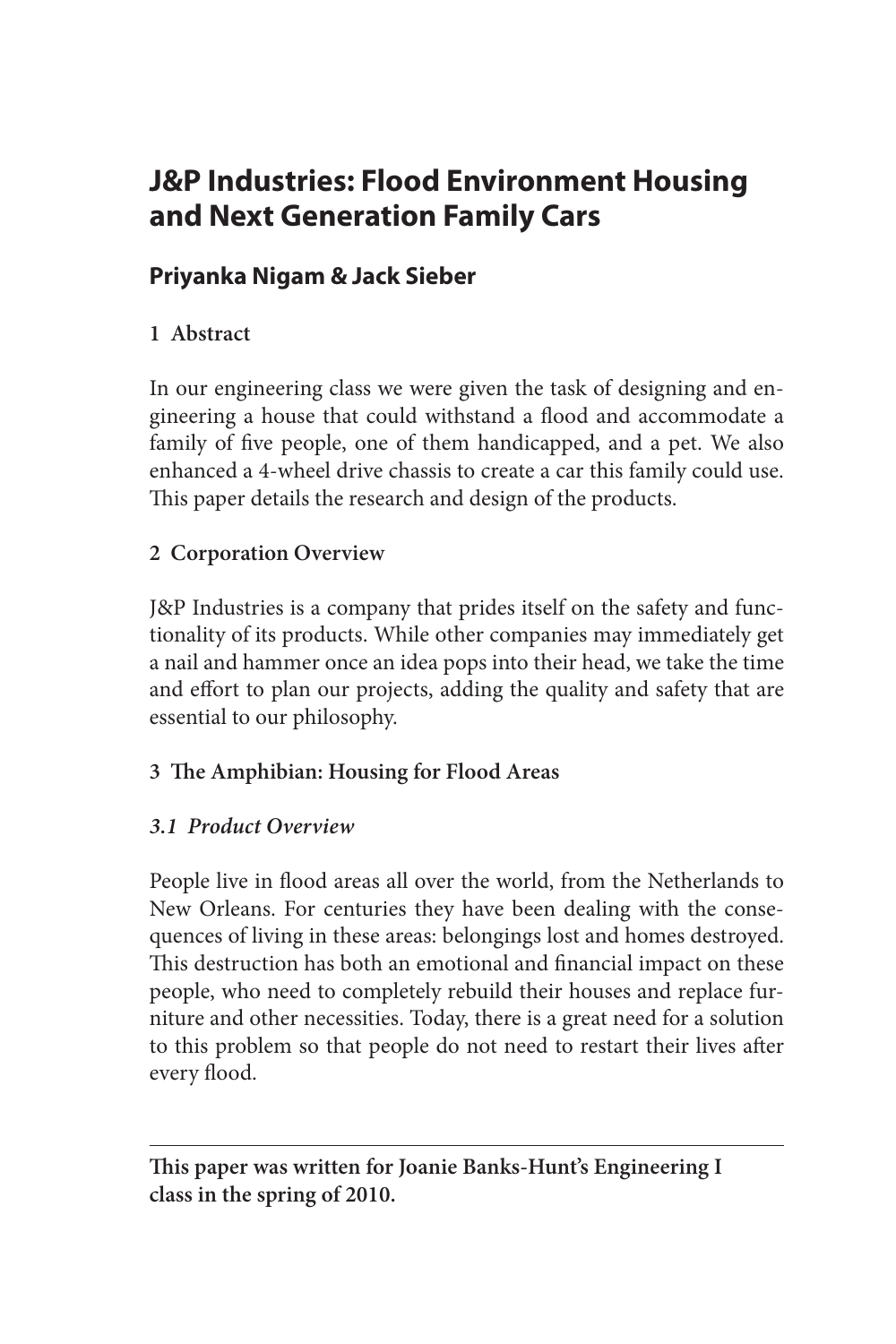To solve this problem, J&P Industries has designed a new style of housing that will be able to withstand devastating floods. The Amphibian is a state-of-the art modern housing style designed to ensure that both people and their possessions will be safe in the case of a flood. These houses are adaptable based on the flood levels of the area in which they are placed and the size and demographics of the families they serve. Our basic model easily accommodates five people and a pet; it is even equipped with an elevator to ensure handicapped accessibility. Our versatile, flood-proof houses will guarantee that people will never again have to start over from scratch when a flood hits their town.

### *3.2 Research*

To ensure that these houses were truly suited for flood areas, we did research on the types of floods that the house must be able to withstand and on ideas that already exist or are being developed to solve this problem.

We began by looking at the flood levels that devastate many areas in the American Midwest. Floods are categorized as a yearly flood (however, this is not considered a flood by many because water does not uniformly cover the landscape), a 10-year flood, and a 100-year flood. A 10-year flood comes on an average of 10 years, and does not usually rise above 6 or 7 feet. However, a 100-year flood can rise as high as 11 feet or more. People around the world have experimented with various solutions to this problem.

We researched different places around the world where flooding is regular. The houses were able to adapt in various ways, from becoming a boat to having a waterproof veneer around the exterior. Holland is an example of a place where people have been engineering constantly to push back the water. The marshy soil on the coastline was extremely fertile for farming, but the potential farmland was subject to tidal flooding. A permanent dam would not suffice, as the sponginess of the soil, so useful for farming, actually leaked water underneath the dams. Hundreds of years ago, Dutch farmers used the most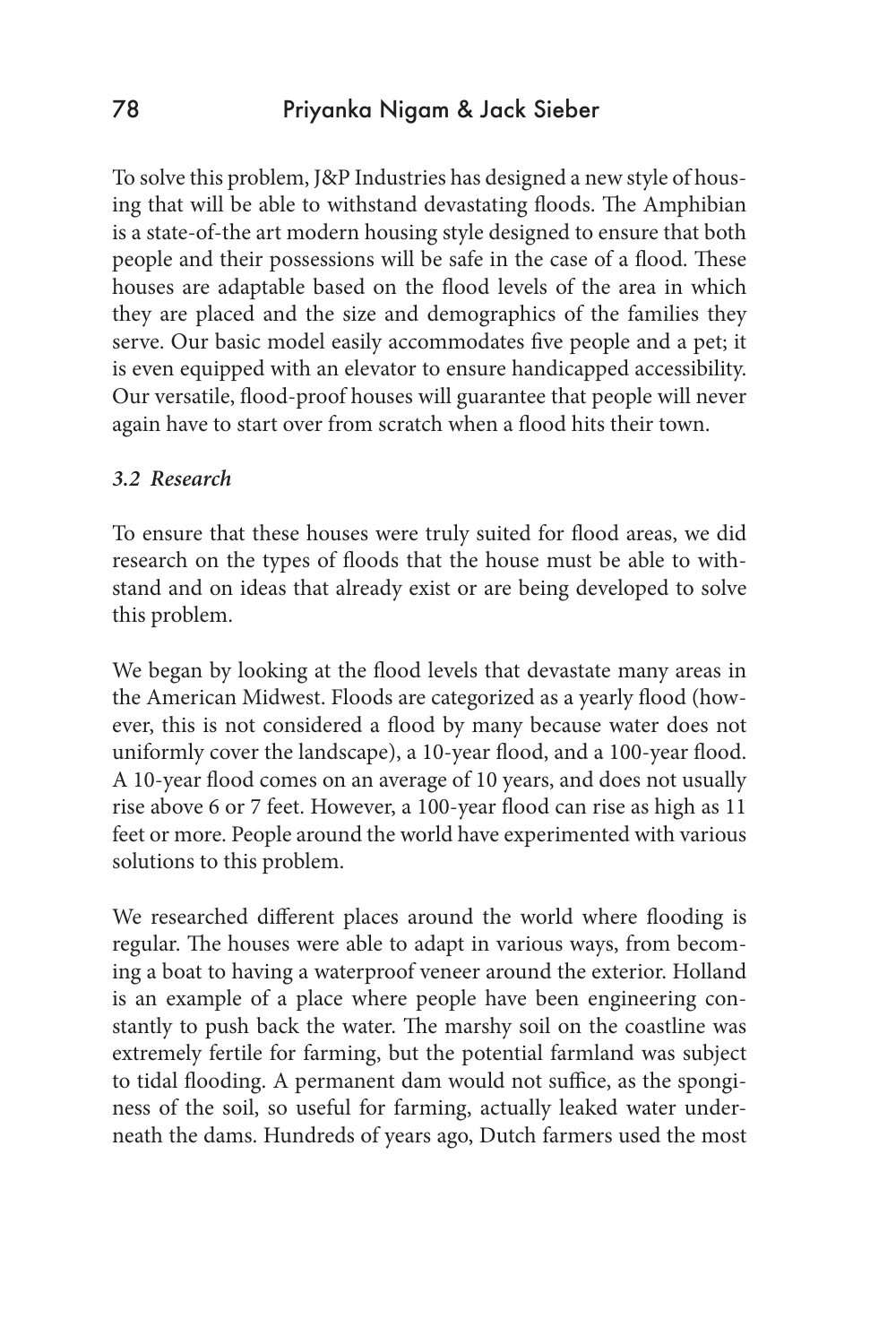abundant renewable energy source around to pump harmful saltwater out of their farmland: the wind. Windmills use the power of the wind to constantly pump the leaking seawater back into the ocean. In Holland, where more than half of the land is below sea level, dams and windmills together create the most feasible solution. Though formerly able to combat tidal flooding, the dams and windmills are becoming insufficient to handle the rising waters caused by global warming. Recently, architects have teamed up with environmental engineers to create a new type of house, a house that could potentially rise with the water. However, this solution poses another plethora of problems. For instance, the plumbing, electricity, gas, and sewage would have to all be safely disconnected or extended as the house rose. On the other hand, some houses in New Orleans use a different method to overcome hurricane-induced flooding. FEMA recommends either raising the house or building a veneer around the exterior. We decided that the most economically feasible way to create a house that would be nearly impervious to flooding would be to build one that was raised one floor, high enough to evade a 100-year flood.

#### *3.3 Selection and Preparation*

After our research, we were able to develop a model that we believed would work the best for flood-area housing. Instead of designing a house that floats with the water level, or is surrounded by a steel wall, or sealed to be waterproof, we decided to design a house that was permanently elevated. The main reason for this choice was that an elevated house was the most effective way to limit the repairs needed after a flood while still being cost-effective. Both the steel wall and the waterproof house require scarce and costly materials. Also, they are not very practical. The base of the steel wall would need to be placed very deep into the ground to prevent it from sliding around when the ground gets wet. Because dirt turns into mud when mixed with water, it is possible that the ground the wall is buried in will become too soft to hold up the wall against the pressure of floodwater. The waterproof house is not practical either, because it would be very hard to ensure that all parts of the house were coated and the doors and windows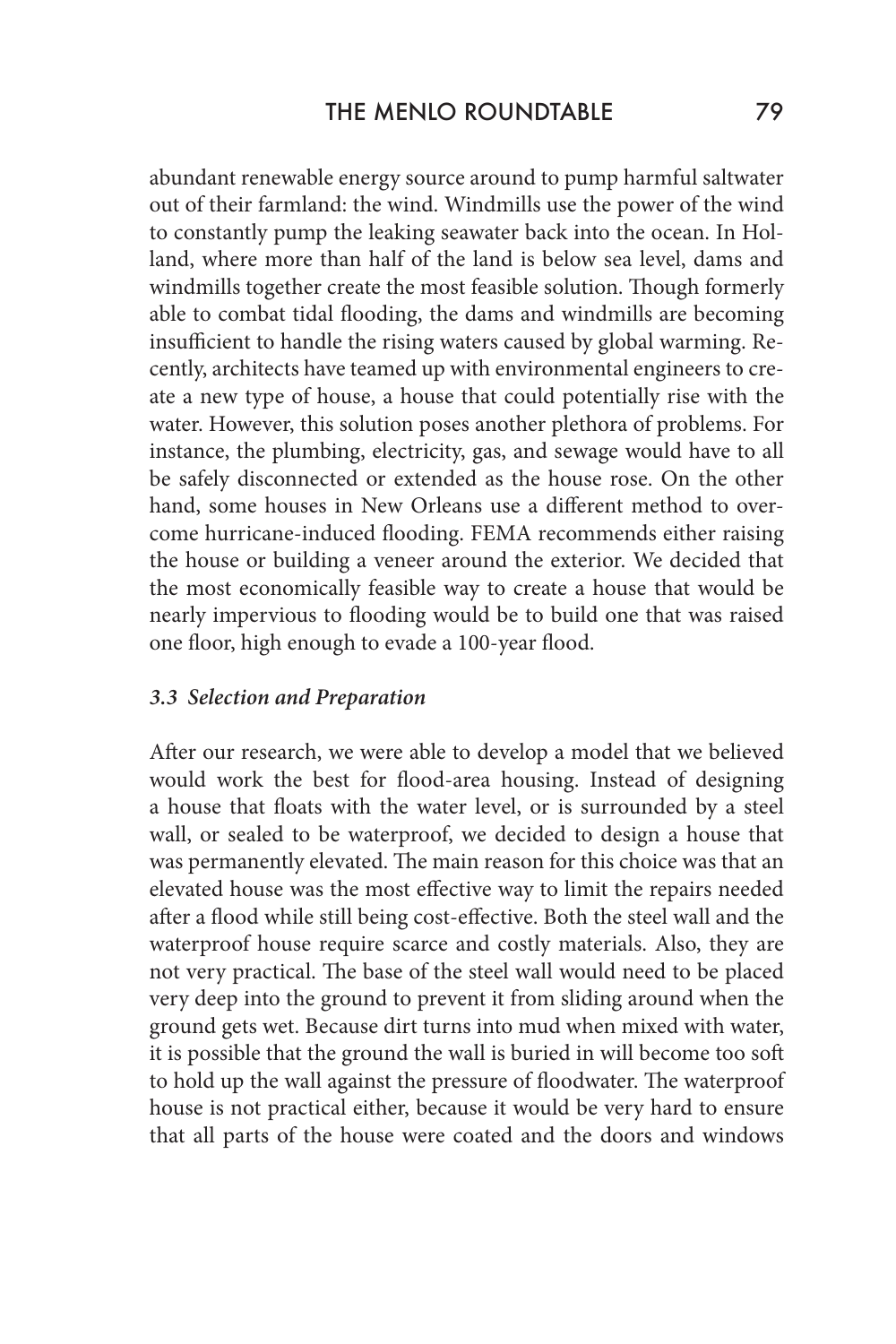completely sealed when closed. While the floating house did not have these problems, it did have another, that of utilities running through pipeline and cables. When the house rose, the plumbing and electrical wires would not rise with it, and as a result would either break due to the force of the rising or would have to be severed to allow the house to rise in the first place. This would then later require a full rewiring of the house's electrical system and a full reworking of the plumbing and sewage system, an arduous and expensive task. Clearly, these designs are deficient in several ways. On the other hand, an elevated house is cost-effective and practical and does not have this utilities problem.

#### *3.4 Conceptualization*

While there are other designs of elevated houses, our houses have several unique aspects that make them stand out from the rest. Instead of simply wasting the space under the house, we made part of the space into a garage, since cars would be exposed to the flood in any case, and some of the other space we made into storage space for items that could withstand exposure to water. We also left space under the house that could be used as a covered outdoor area. There is a pet area on the third floor to provide access to facilities like play areas. The house also accommodates handicapped people by offering an elevator and a suite on the first floor. We also have a dock that is necessary because it allows food, water, and other supplies to be transported into the house by boat. It also ensures that the family will not be trapped inside the house during the flood. These aspects of our house's design make it a distinctive choice for housing in flood areas.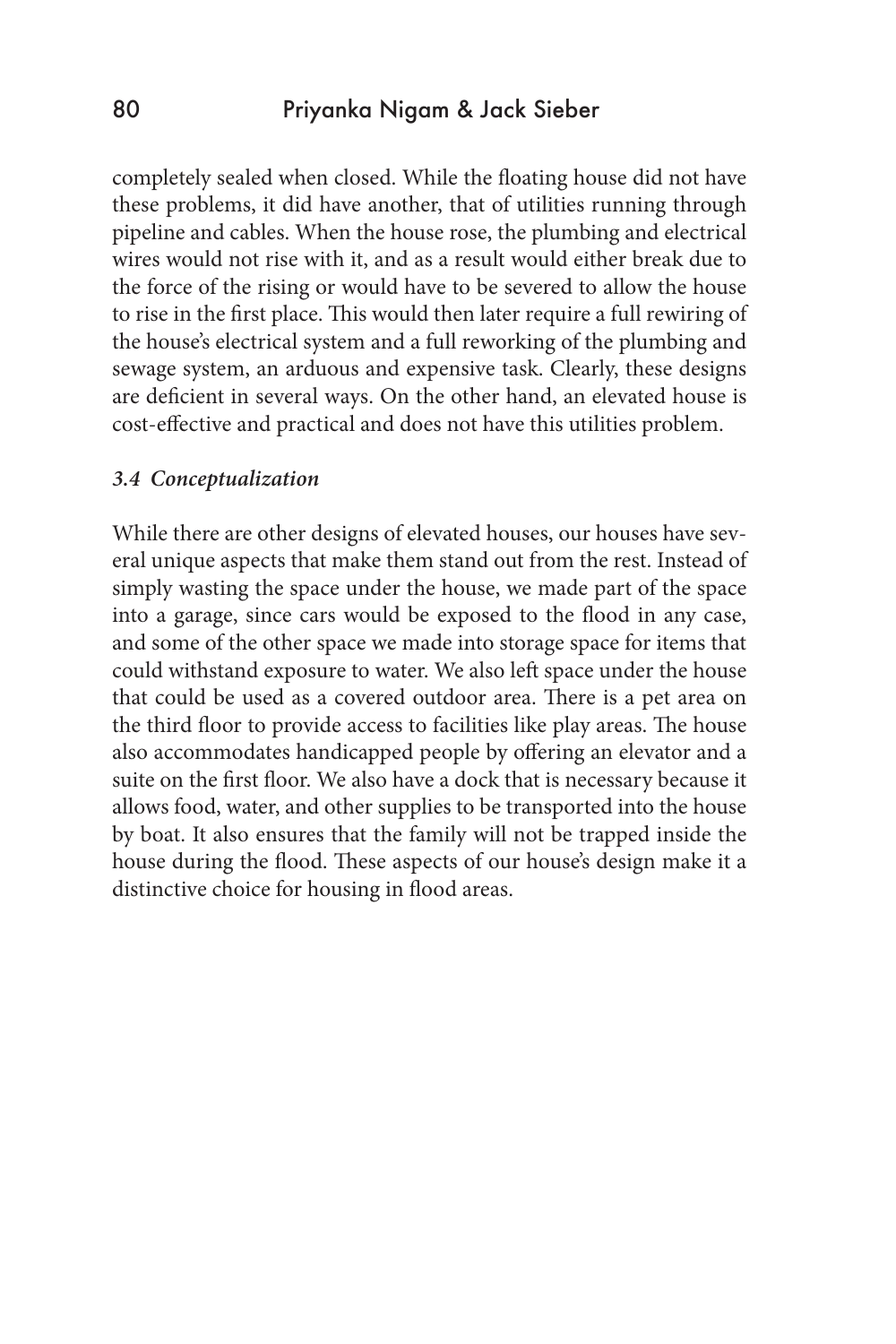### THE MENIO ROUNDTABLE 81

#### *3.5 Synthesis and Product Details*

#### *3.5.1 Materials*

The main materials used in the design of the model of the house are wood and hot glue. We made all of the walls and floors as well as the elevator and the elevator shaft out of sheets of balsa and birch wood. We made the stairs and the dock out of Popsicle sticks. To attach the various pieces of our house together, we used hot glue. To raise the house, we used wooden pillars, and we also used wooden pillars as rafters to provide support for each level of the house. The walls are reinforced by wooden pole cross-sections. The whole house is built on a foam board foundation.

#### *3.5.2 Improvements*

In the process of designing the house, we made a few alterations and improvements from our original plans. One improvement was an above-ground greenhouse, although the owner can choose to make it part of the interior of the house or a sunroom. This garden allows one to grow fresh fruits and vegetables even in areas where houses are placed so close together that there is little room for gardening. It also provides people with a potential source for fresh food in a flood, because the greenhouse walls shelter the plants from the elements. We also changed the design of our dock. Originally, we were going to have a set dock from which one could raise and lower a raft. But this design had the potential for failure since it would be hard to raise and lower a raft with people in it by hand if the electricity were to fail, as often occurs in a flood. So, we changed the design, and our house now has a dock that adjusts to the water level. One end is secured to the house, while the other end, where the raft is located, is free to float as water rises. This eliminates the need of lowering and raising the raft by hand and makes the raft handicap-accessible. These improvements help to make our design more accommodating to all people and provide for a better quality of life during a flood.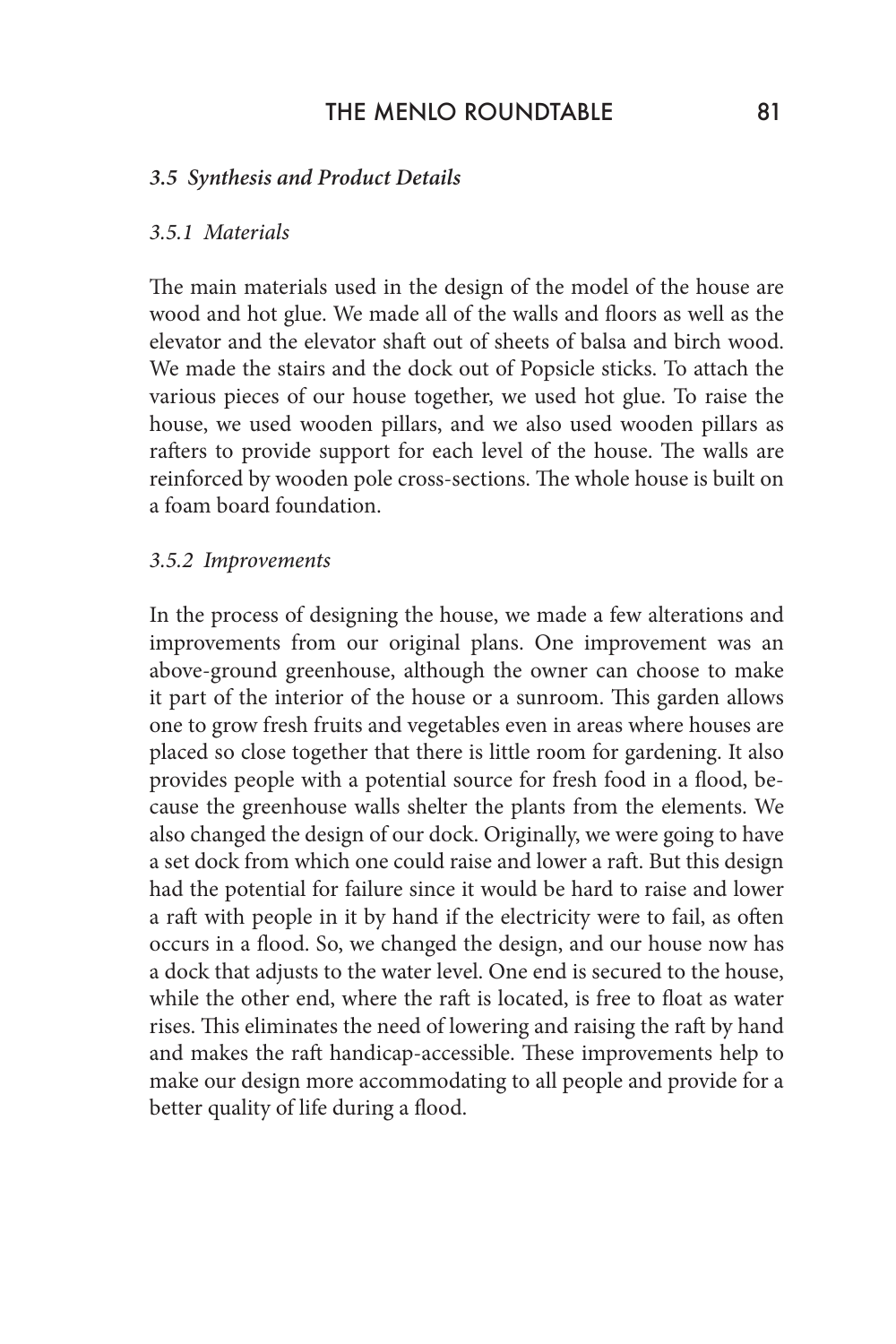

## *3.5.3 Figures and Photos of Product Details*

**Photo 1:** *Whole house.*

At this stage the house is still incomplete, since the top floor still needs walls and the garden has not yet been added. But the overall appearance of the house is clear. The stairs and the elevator shaft can be seen on the bottom right. The garage is in the middle of the bottom. The second floor windows are designed to maximize natural lighting inside the house.



**Photo 2:** *Second-floor balcony and windows.*

Photo 2 is a view of the second-floor balcony and the windows of the dining room (left) and the living room (right). People have been placed on the patio to provide a sense of the scaling of the house. As one can see, the house has fairly high ceilings and the balcony is quite large. There is more than enough room for the family to eat dinner outside or to simply enjoy a nice evening together. The safety railing was added to stop people from accidentally slipping off.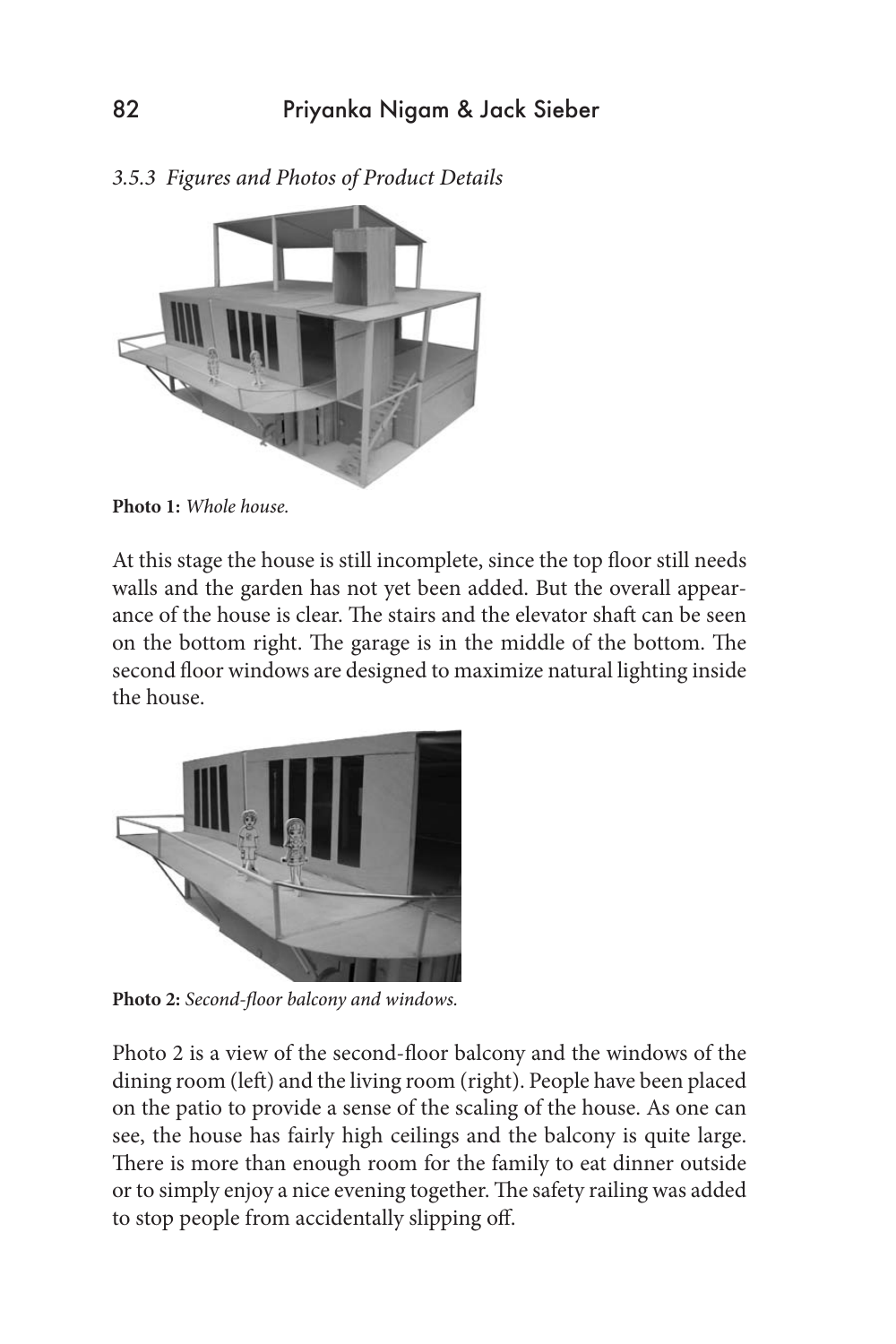

**Photos 3 & 4:** *Garage door and crank system.* 

Photos 3 and 4 above show the garage and the crank system used to operate the garage door. The photo on the left is of the closed garage, while the photo on the right is of the opened garage. The white stars indicate the location of the white tubing containing the cable that connects the door and the crank. The crank system is visible beneath the grey rhombuses. On the left the crank is in the "rest" position since the garage door is closed. On the right, the crank is in the upright position and is kept from unwinding by a lever (labeled in both pictures) that moves up and down.



**Figure 1:** *Garage pulley system.*

Figure 1 shows the various components of the garage pulley system and how the system works. As the crank is turned, the string gets pulled and shortened and the garage door rises.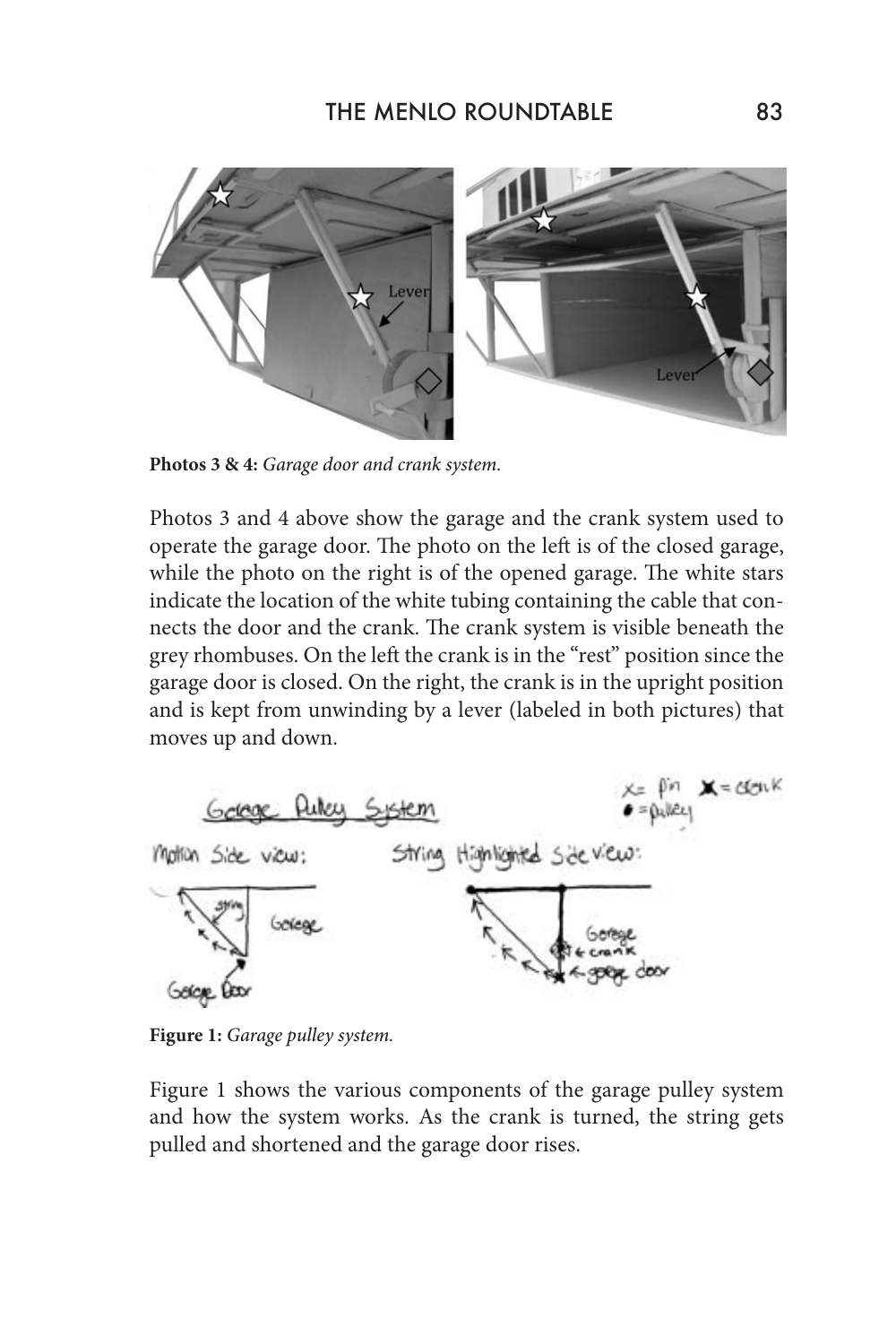

**Figure 2:** *Elevator Pulley System.*

Figure 2 diagram highlights the elevator crank system. As one turns the crank, the string shortens and the elevator rises.

*3.5.4 Google Sketch Up Drawing of House (Several Perspectives)*

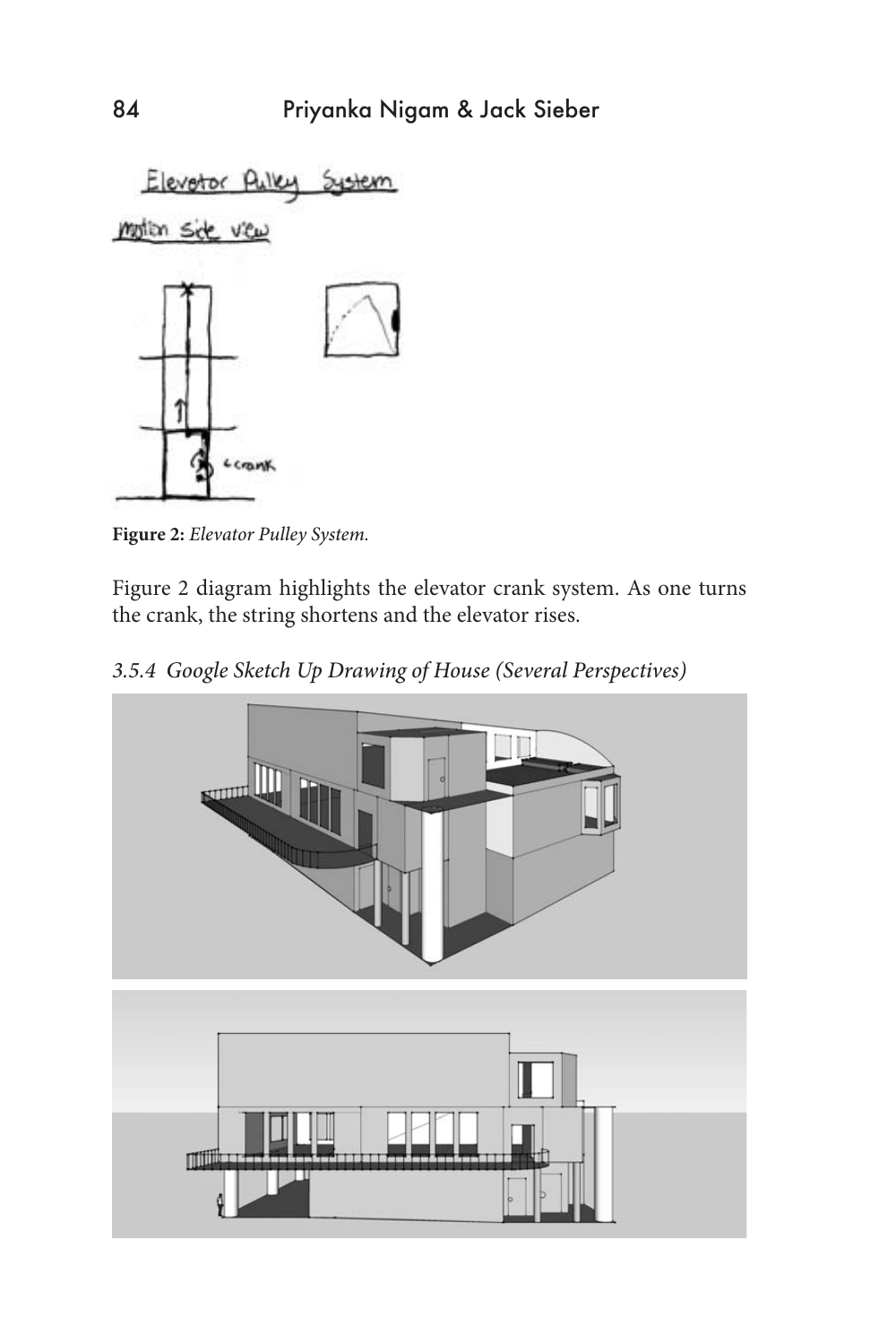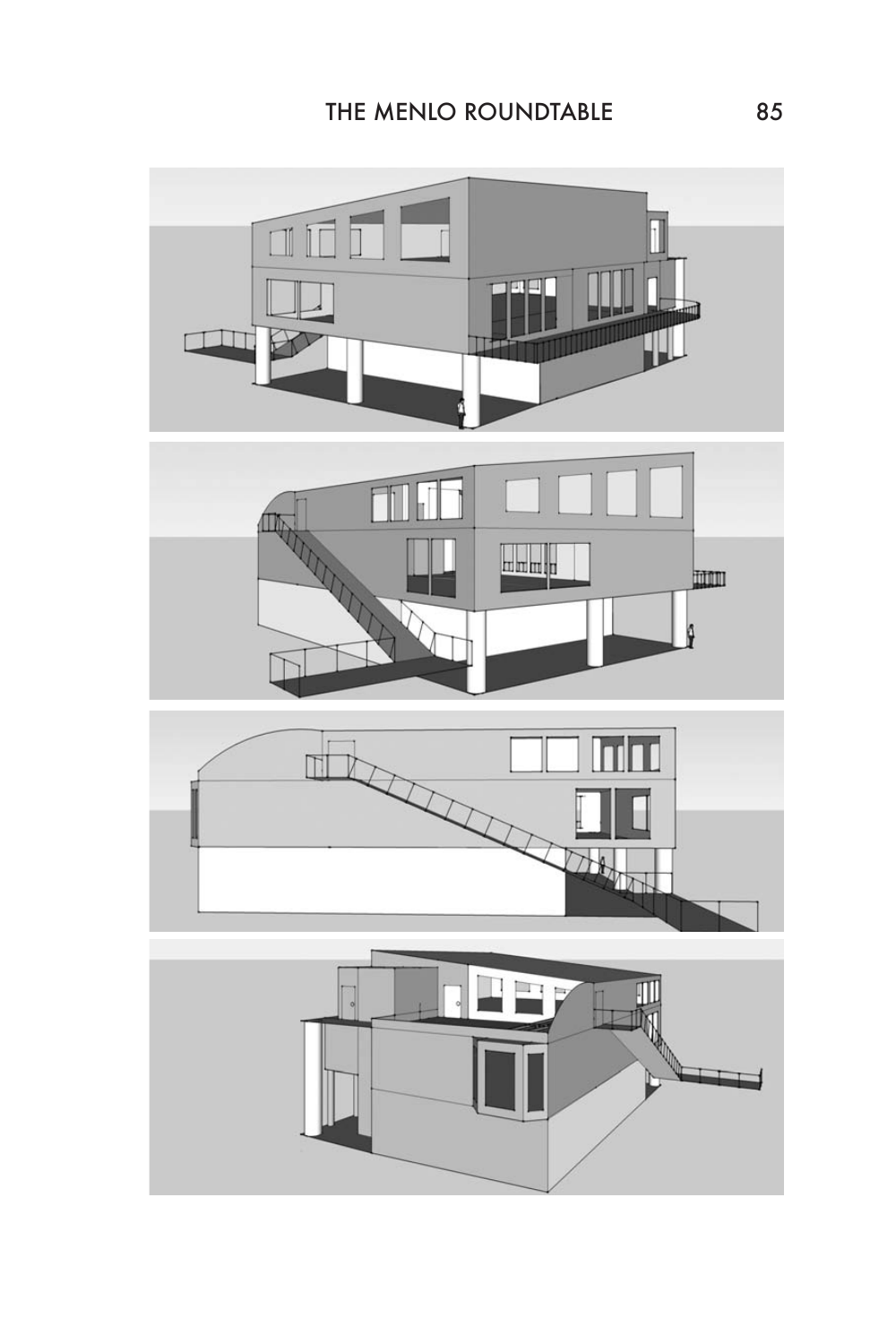### *3.6 Evaluation*

When we came to build the model of our house, we had to take certain measures into account. The first was the size of the house. We originally had quite a large design with many more rooms than our current design has, but we had to take into account the limited size of the base of the house, which was dictated by the size of the available foam board foundation. As a result of this limitation, we had to consolidate our design and make sure every bit of space was used as efficiently as possible. Limiting the size also reduced the cost of the house since fewer materials were needed and all of the materials were being used as efficiently as possible. We also had to take into account the size of the people to make sure the scaling was right for the height of each floor, for the distance between each step on the stairs, and for room sizing.

When we were building the model, we also realized that we would have to change details other than size to meet our design goals. For example, we had to change our elevator pulley design, because our original design of having a horizontal series of pulleys laid flat across the top of the elevator was not feasible. Instead, we changed it to a vertical pulley system that attached to the top of the elevator shaft at one end and to the top of the elevator car at the other. We also changed our original pulley system used to open the garage. We decided that the best way to design a mechanism to lift the garage door was to attach one side of the cable to the middle of the door and then pass the cable through a series of pipes to lead the cable to the crank. This way the cable would stay in place and the door would open easily. Overall, our finished product did fulfill all of our design goals: a house that can withstand a flood, is handicap-accessible, and is comfortable while being commercially feasible and cost-effective.

### *3.7 Optimization*

At J&P Industries, we are always focused on the future, developing new products and improving previous ones. Thus, while this generation of amphibian housing will keep people and their belongings safe from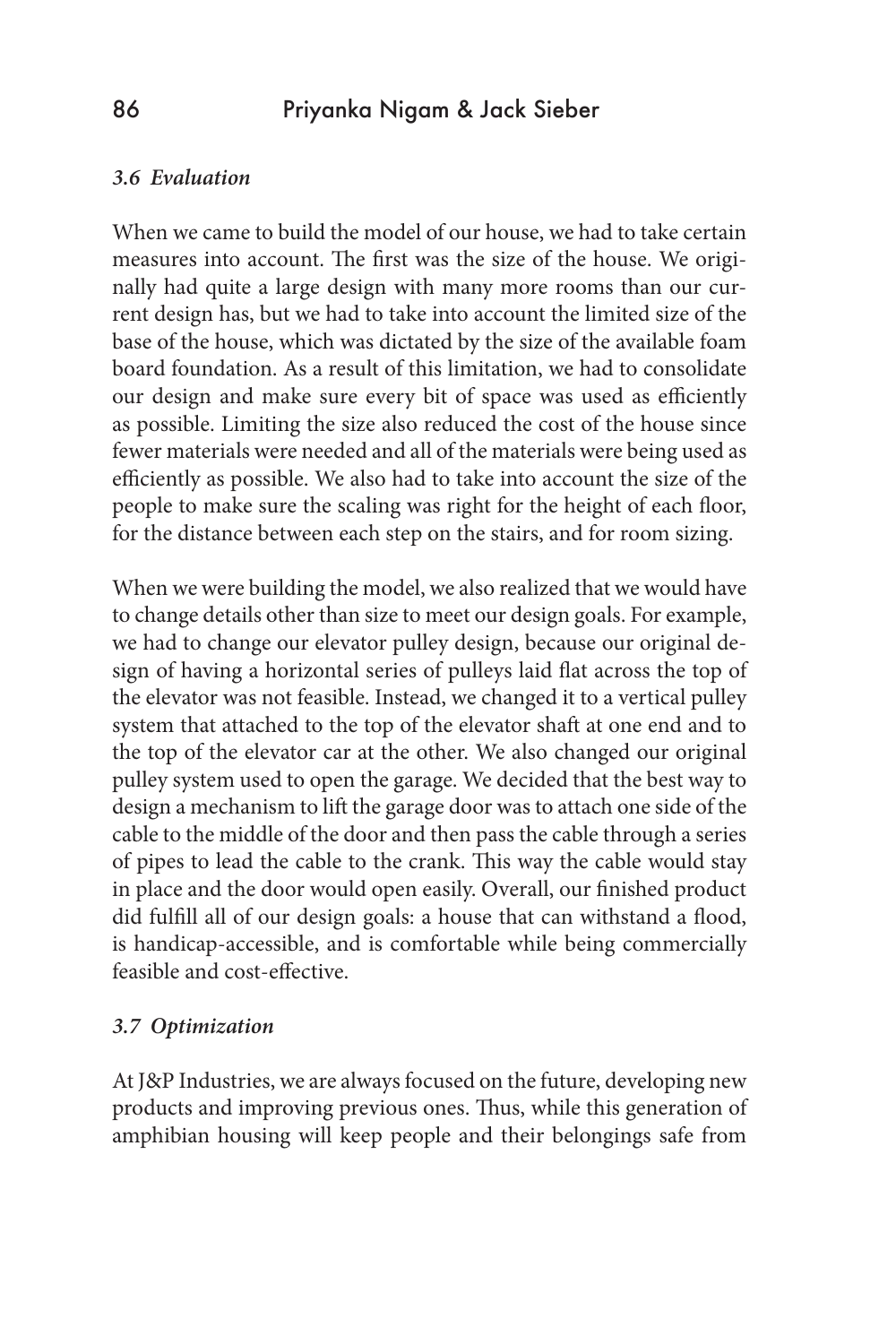floods, we also have several plans for new features and enhancements that we plan to add in the next generation of houses to further improve the utility and practicality of these houses.

One of these new features is the addition of solar panels to the house as an alternative means of supplying energy. The addition of these solar panels would not only make the house more eco-friendly but would also provide a back-up source of energy during a flood if the power lines were down or if electricity were simply shut off. Because UV radiation, which is what solar panels use, is able to pass through clouds and thus reaches Earth even in cloudy conditions, these solar panels would ensure a supply of electricity to cook food and gain access to information during a flood.

Another new feature we plan to add to our current design is a better drainage system. While the house does have a slanted roof and slightly slanted deck to allow rainwater to runoff, it does not have a complete drainage system. So we plan to add gutters along the edge of the second-floor deck and the roof and then down the side of the house to provide a pathway for draining water to the ground. We also plan to add a drainage system to the above-ground garden. The base of the garden bed will be a three to four-inch deep slanted box made of metal. The end at the edge of the roof will be open, so water will catch in this metal box and then travel off the roof. The above-ground garden will be lined with sand to allow for the most water retention, so that the water does not simply travel through the dirt and out the metal base. A third new feature that we plan to include in our next design is an elevated garage. Currently the garage is on the ground floor, meaning that in a flood any cars inside the garage will be damaged. To guarantee that even cars are safe in a flood, we plan to make the garage an extended part of the second floor. There will be a ramp from the ground to the entrance of the garage to get the cars up to the raised garage. These improvements and enhancements will polish our current design to make the house even more convenient and accommodating.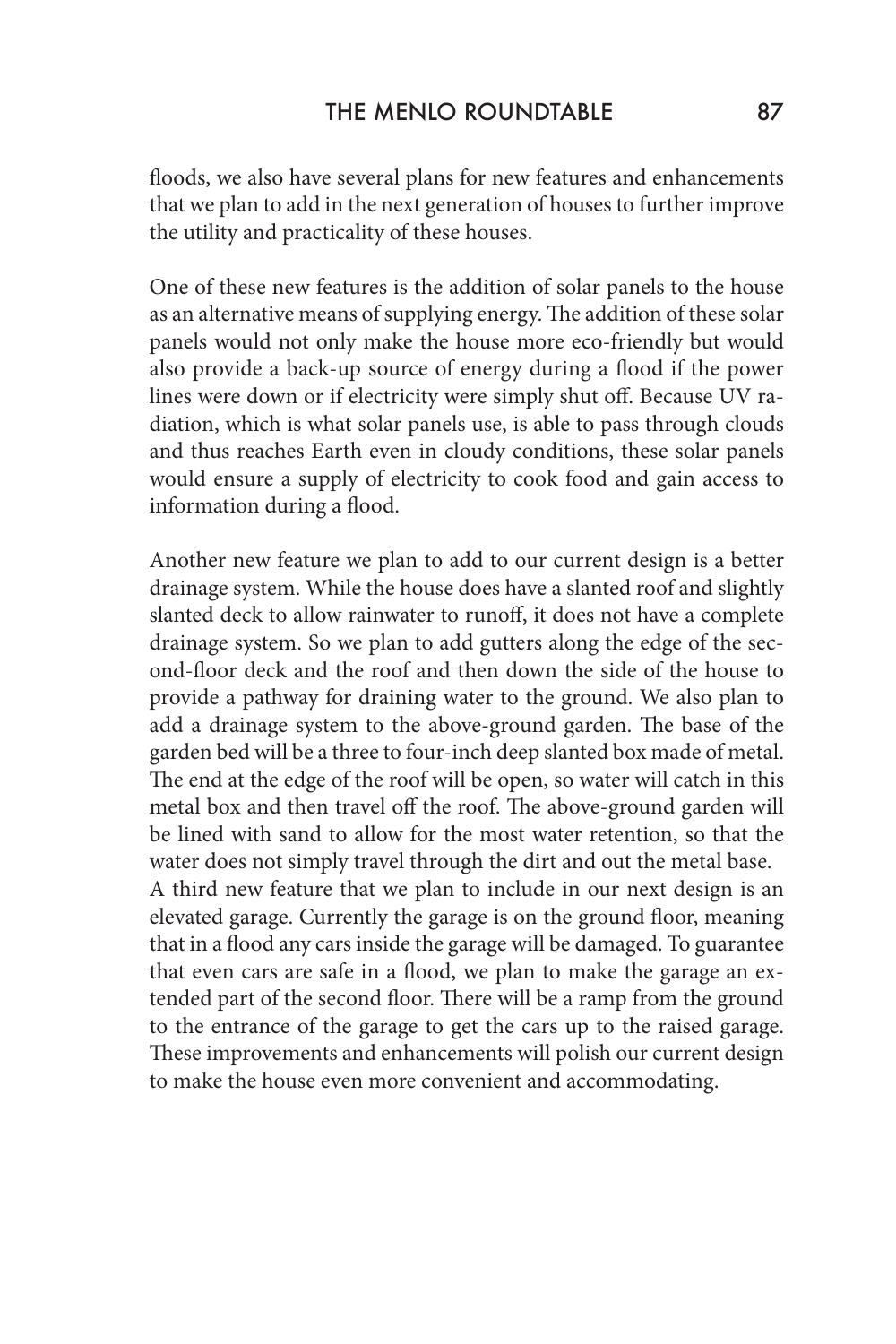

**4 The Legacy: The Next Generation of Family Cars**



### *4.1 Product Overview*

Automobiles have the highest rate of accidents among all modes of transportation. This is because the driver of a car is in full control, whereas planes, trains, and boats have auxiliary systems that can step in and help prevent accidents. Most new airplanes include a fly-bywire system, where the pilot's control of the yoke is not directly related to the maneuvering of the plane.

We decided to combat the fundamental cause of most car accidents, human error. If a driver failed to notice that he or she was in imminent danger, an auxiliary system could use motion sensors as part of safety systems to stop the car before a collision occurred, helping to prevent serious injuries to the driver and passengers. We have also made the car more family-friendly by adding two more doors to the traditional four-door car. Easy access to the back seats allows every member of the family to get in and out quickly.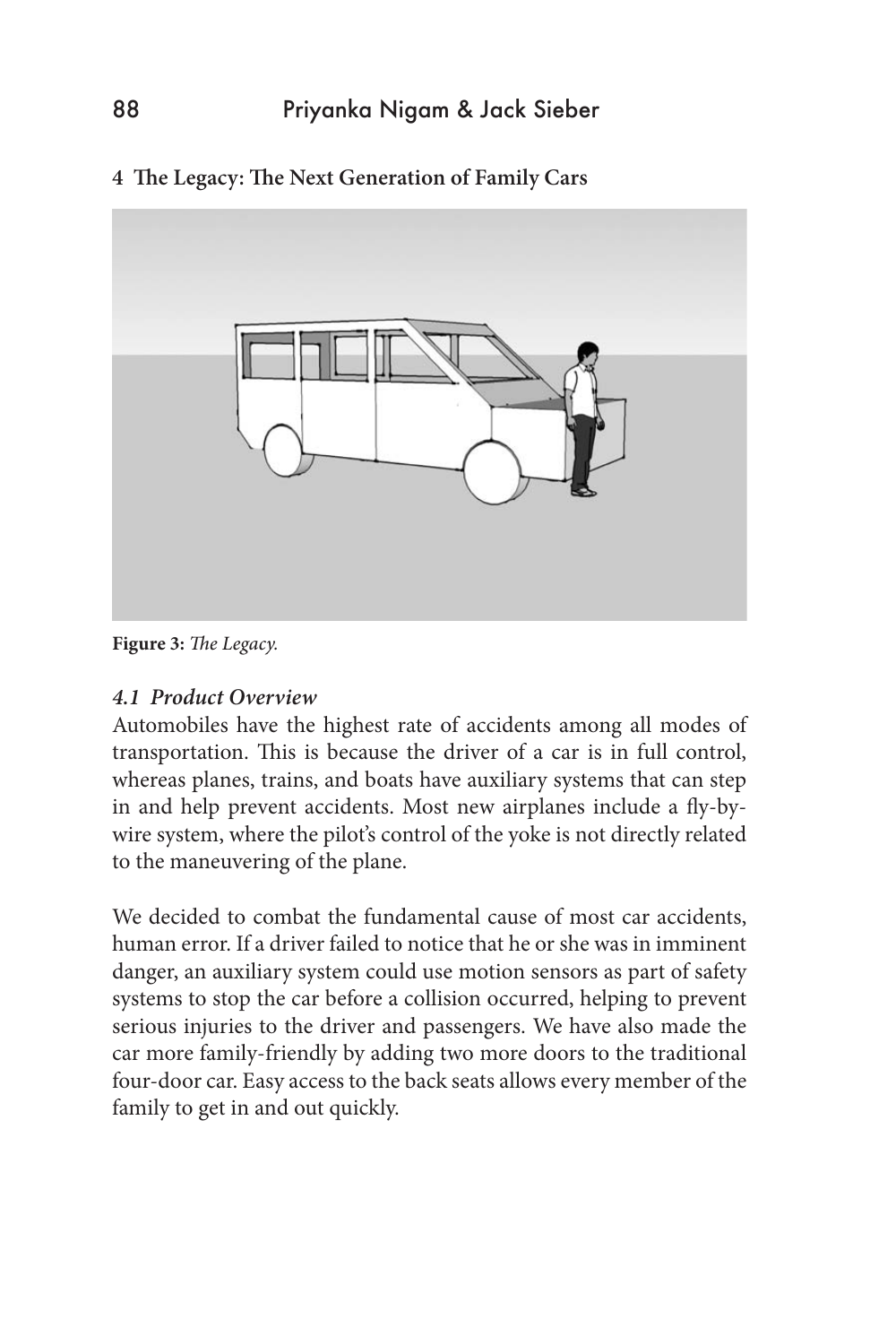# THE MENIO ROUNDTABLE 89

### *4.2 Research*

#### *4.2.1 Suspension Systems*

The suspension system is a necessary aspect of any car. Increasing the friction between the car's tires and the road allows the driver to steer the car. It also makes the ride of the car more comfortable. The reason it is so important is that roads are bumpy, and when a car travels over these bumps, the wheels are pushed upwards. Without the suspension system, this vertical acceleration would cause the wheels to lift off the road and then come crashing down.

There are four main types of suspension: the coil spring, the air spring, the leaf spring, and the torsion bar. The coil spring is most common and works by compressing and expanding as the wheels move. The leaf spring is an older form of suspension used mainly on trucks. The torsion bar is a bar that attaches to the wheel and the car's frame (it works by twisting as the wheels move). The air spring works by a compression and expansion of a gas-filled chamber, providing resistance in either direction.

#### *4.2.2 Accidents and Collisions*

Over 6,000,000 accidents occur every year in the United States, and over 40,000 people die every year in these accidents. Up to 75% of these accidents occur at low speeds on city streets, usually because the driver is distracted. Car accidents are the leading killer of children in the United States. About 700 children die every day in car accidents.

Various safety precautions have already been taken to reduce these numbers. All cars now come equipped with seat belts, and special car seats have been developed to keep young children safe. But these steps are not enough. Some car manufacturers, like Volvo, are developing sensors that slow down or even stop the car when triggered to prevent an accident. According to Volvo, this new system could reduce whiplash injuries by 50% and could drastically reduce damages to cars in low-speed accidents.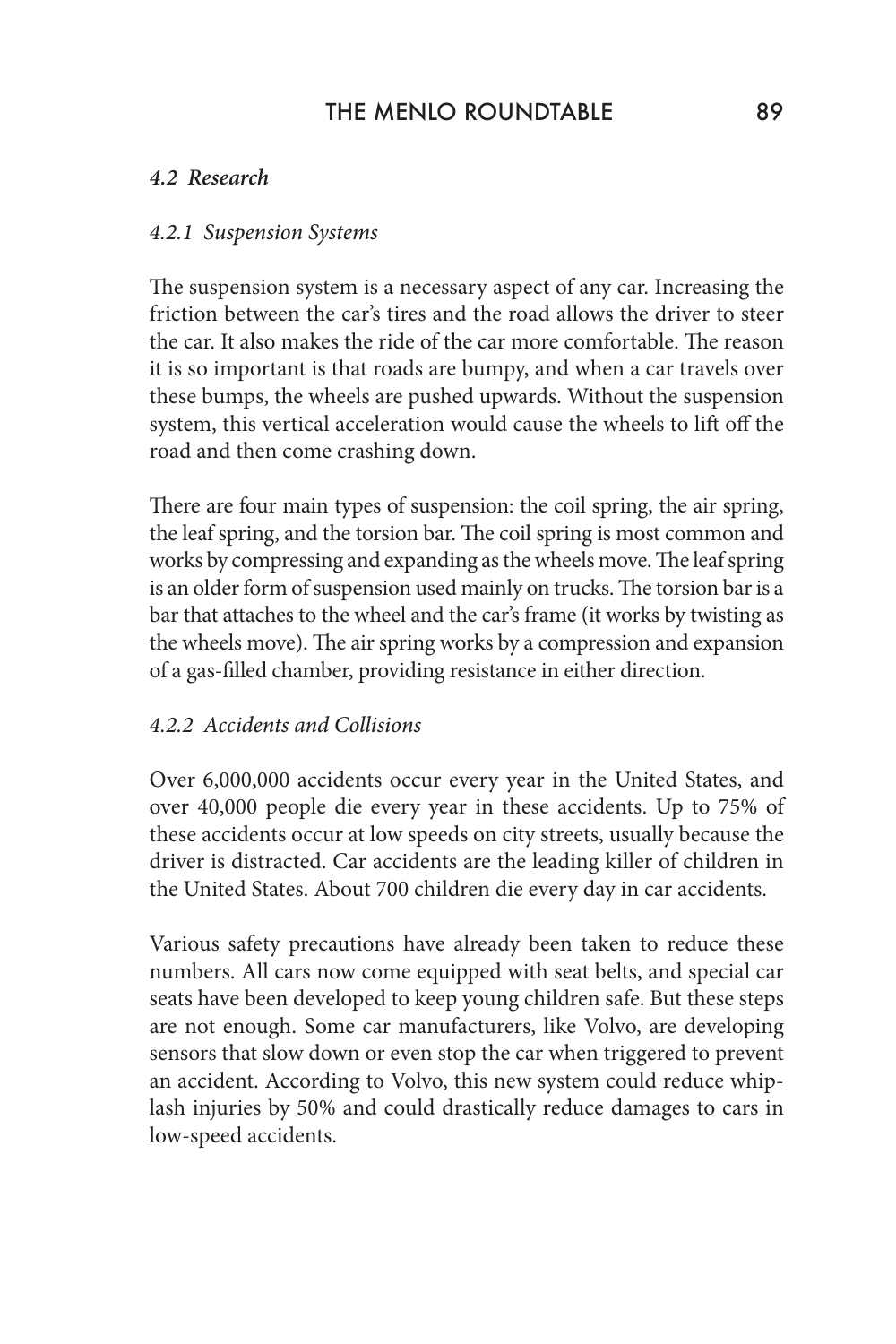### 90 Priyanka Nigam & Jack Sieber

#### *4.3 Conceptualization*

We decided to focus on safety in the development of our car. There are several family- and safety-oriented cars on the market, but ours has some unique design features. First, it is a six-door car. This makes all the seats easily accessible, so any family member should be able to sit in any seat. The headlights are green when the car is going forward and red when going backwards. This notifies other cars on the road of the direction the car is going. Our design also includes proximity sensors that activate when the car gets too close to any object in front of it. When they activate, they bring the car to a stop to prevent a collision. The design also includes three roll bars on the top of the car as well as metal bars along the doors. The roll bars ensure that passengers will not be crushed or otherwise injured if the car rolls over. The metal bars in the side of the car provide protection to passengers sitting on the side in case the car is hit from the side. These bars will protect side passengers from a potentially fatal or crippling accident. These main design features make the car safe and family-friendly.



**Figure 4:** *Whole Car.*

Figure 4 shows the three doors on each side and the direction they open in.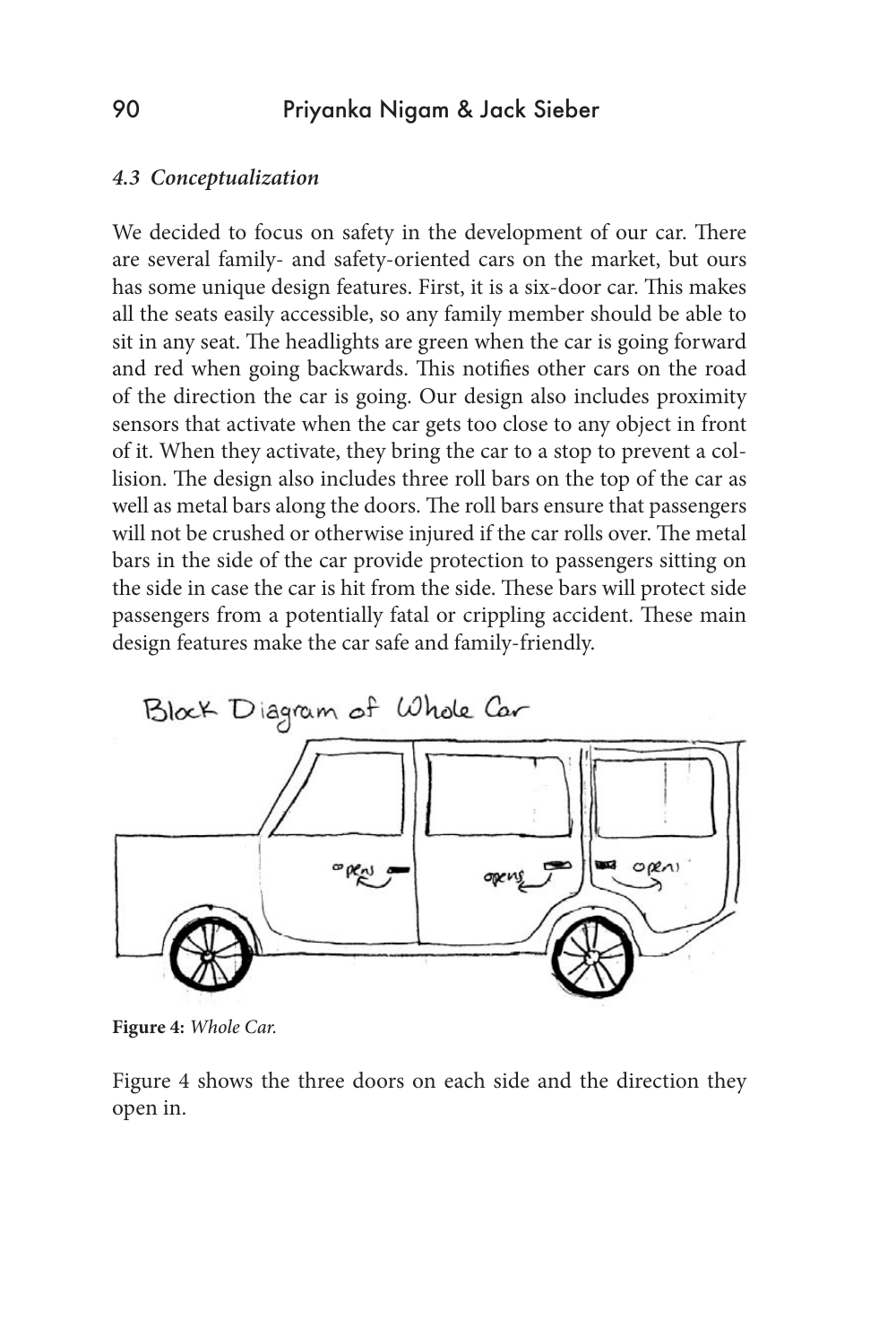# THE MENIO ROUNDTABLE 91

### *4.4 Synthesis and Product Details*

#### *4.4.1 Materials*

We used several different types of materials in our car design. The car has a wooden chassis and a wooden frame and body. It also has a metal axle and metal spring suspension. The car also has a small but powerful motor, headlights that change color depending on whether motion is forward or in reverse, and turn lights. Four 3 V batteries are used to power the motor and both sets of lights. Conjoined parts are attached using hot glue, with the exception of the electronic parts that are soldered together.

#### *4.4.2 Improvements*

While developing our car, we came across various problems. The first problem we came across was the length of our car. The basic car size was not long enough to accommodate the six-door car we were designing. So the first improvement we made was to extend the axle of the car. This was an important enhancement because it expanded the size of the car so that three doors were able to easily fit on each side and there was more legroom.

Another improvement to our original design was that we altered the suspension to a spring suspension from a beam suspension that worked by connecting one front wheel with the back wheel on the same side with a flexible piece of metal wire. Instead, the suspension is now attached separately to each wheel, which allows the car to drive over large bumps since the front and back wheels can rise and fall independently of the others. The spring suspension is also able to absorb more energy, which results in a smoother and more comfortable ride. The last improvement we made was to add turn signals to the car. Turn signals are important because they are essential to optimizing the safety of the car. They serve to inform everyone else on the road of the driver's aims and allow them to prepare for this.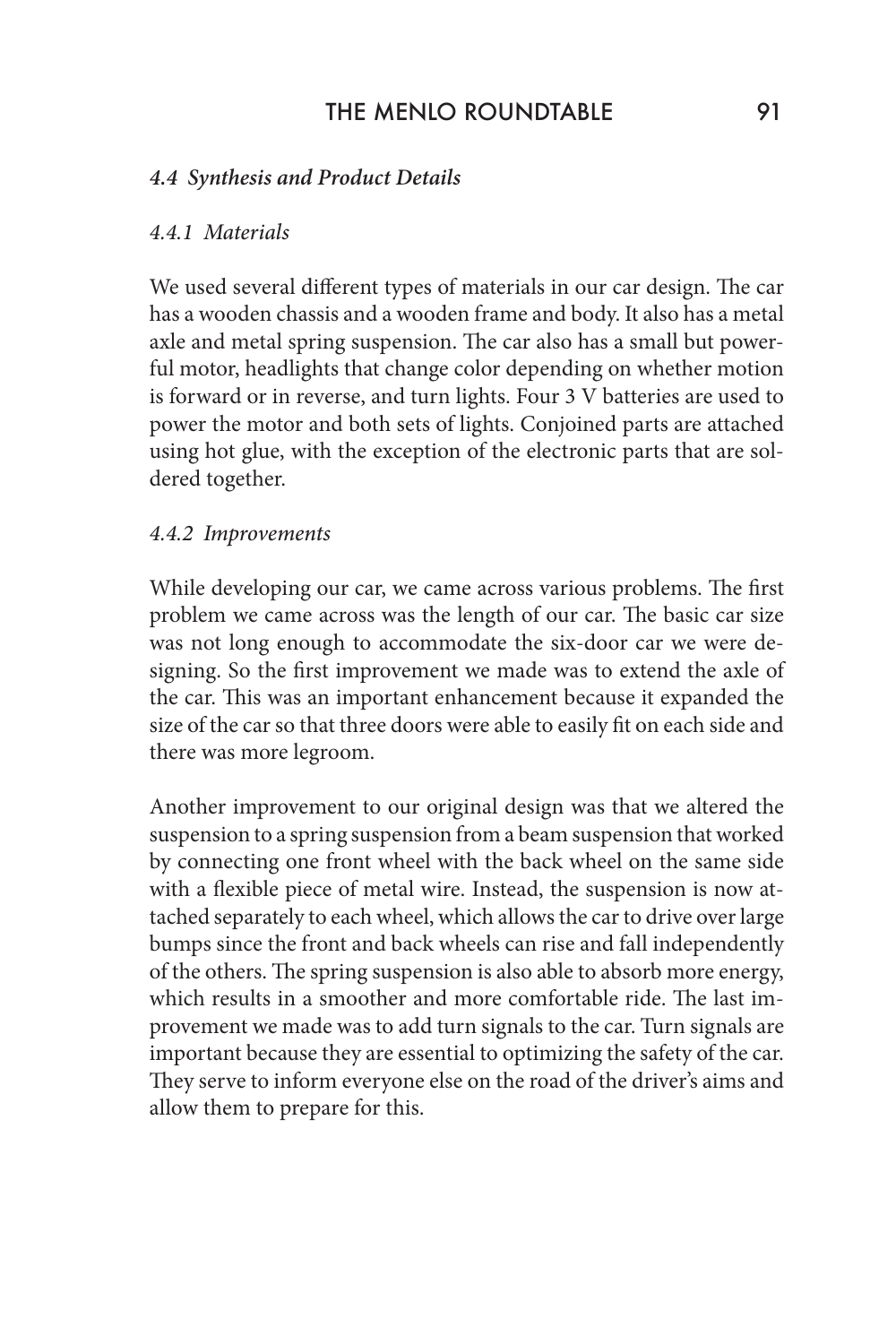



**Photo 5:** *Whole car view.*

Photo 5, a view of the whole car, is an incomplete image, but it shows the headlights and the six windows that will become part of the six doors.



**Photo 6:** *Spring suspension system.*

Photo 6 shows the car's spring suspension system. The white arrows point to the springs that make up the system. This feature allows the wheels to rise and fall so the car can get over a bump. It also helps absorb shock to reduce the bumpiness and choppiness of the ride.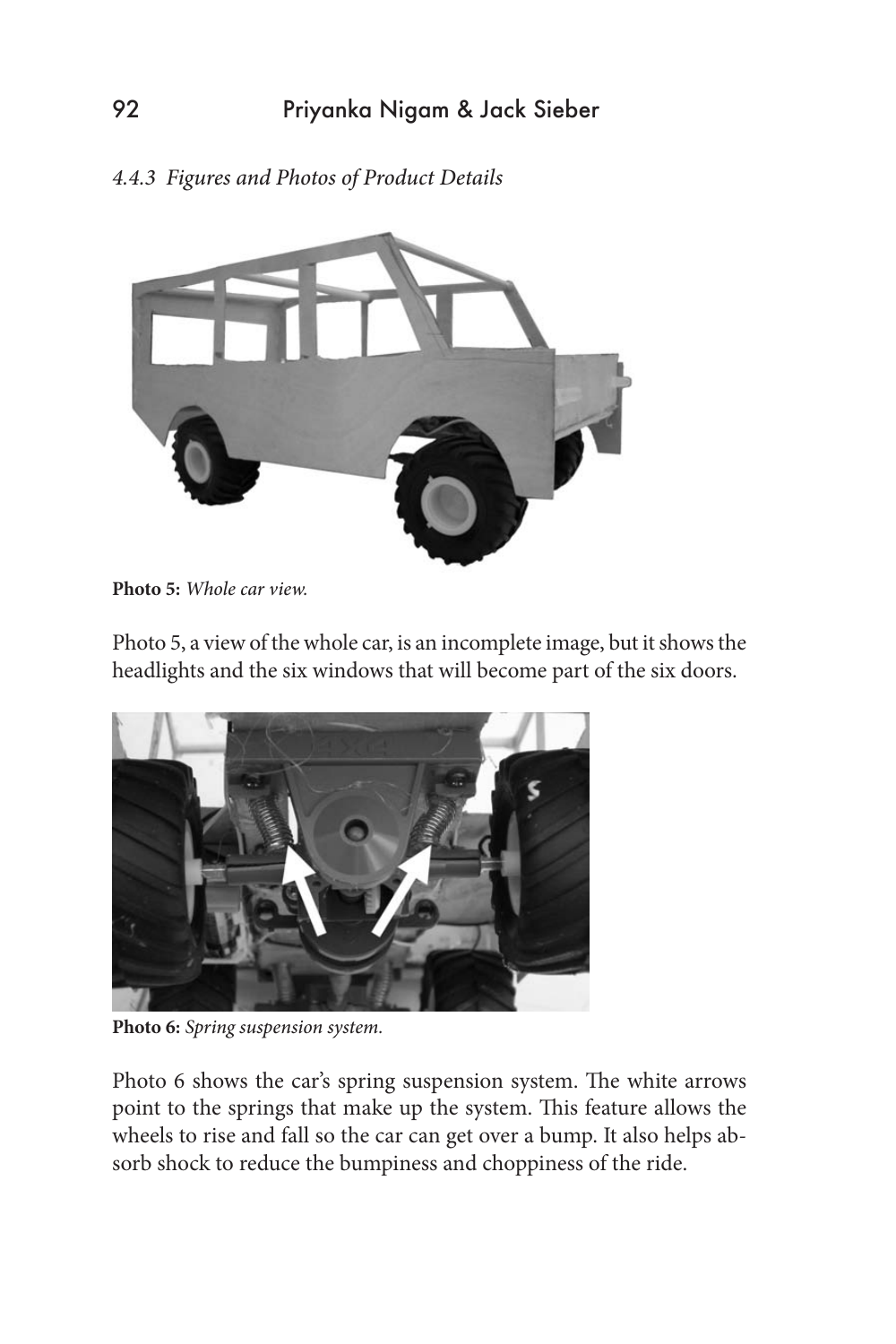

**Figure 5:** *Motor, headlights, and taillights circuitry.*

Figure 5 is a circuit diagram of the bidirectional motor of the car and the bidirectional LEDs used as headlights and taillights. The motor and the lights are connected in parallel, and there is a DPDT throw switch to control the direction of the current and thus switch the direction of the motor and the color of the lights.



**Figure 6:** *Turn signal circuitry.*

Figure 6 is a circuit diagram of the turn signals on the car. There are four turn signals, but they are connected in two sets of parallel circuits made of two turn signals each. So when the SPST switch is pushed to the right, the two right turn signals turn on. But when the SPDT switch is turned to the left, the left side turn signals turn on.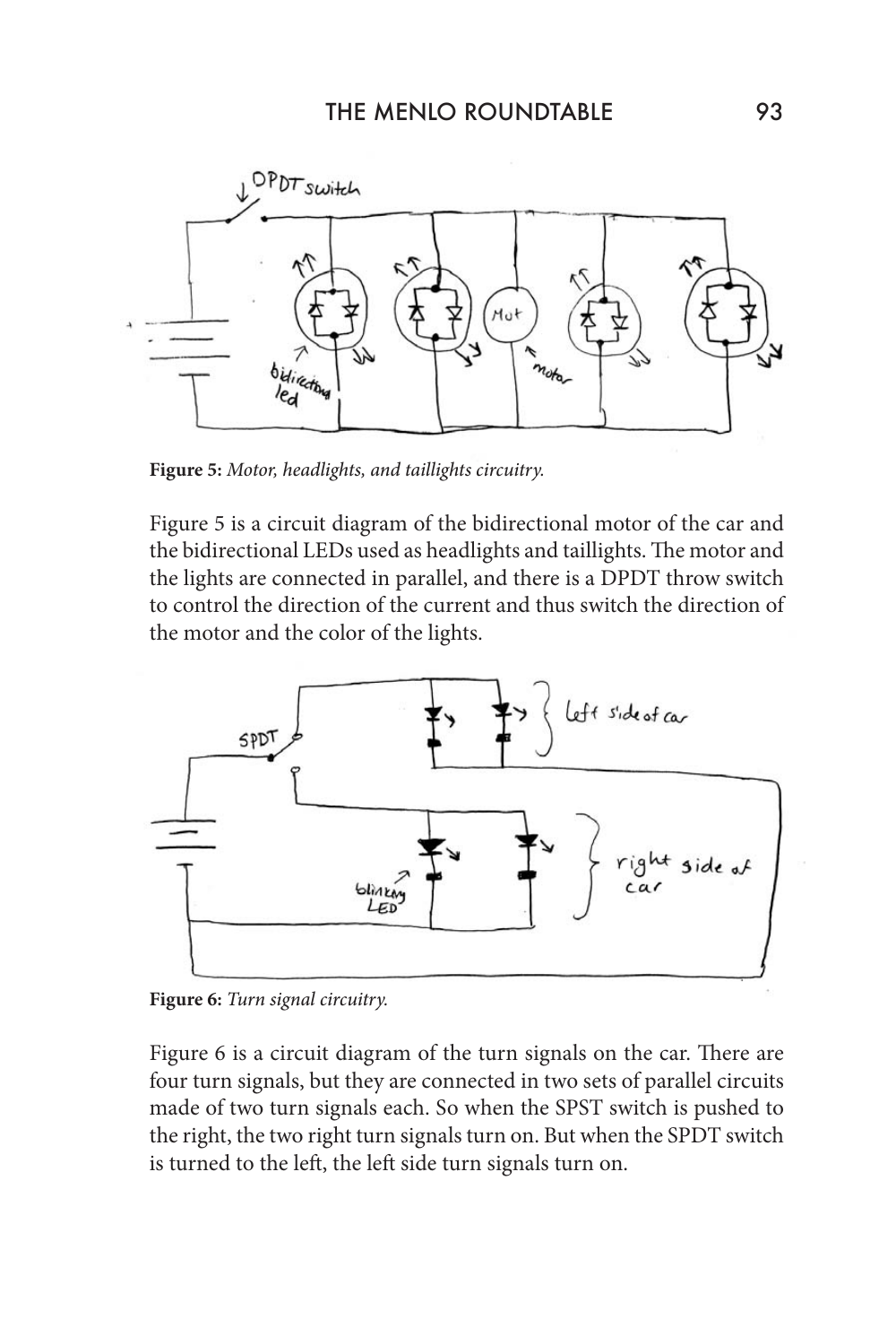## *4.5 Evaluation*

Our original design goal was to create a hovercraft that had motion sensors to help steer the hovercraft, since they tend to be hard to control. But after getting feedback on this idea and brainstorming about it, we decided to change our design goals completely. This is because we decided that it is not a commercially viable product; a hovercraft simply takes too much energy to run, and thus is not cost-effective or realistic. Our new design goals were to design a car that was safe and family-friendly.

We did fulfill some of our new design goals, but because we did not receive all of the materials we needed, we were unable to fulfill all of them. We did succeed in making the car family-friendly and ecofriendly by creating a lightweight car with six doors. We increased the safety of this car by adding forward and reverse headlights as well as turn signals. But we were not able to set up the proximity sensor system, which was supposed to prevent accidents by stopping the car if it got too close to another car, because we did not receive proximity sensors in time. Consequently, our corporation decided to add this feature into the next generation of J&P Industries' safety and family cars.

# *4.6 Optimization*

Since we are always looking to improve our products, we already have a few enhancements we plan to add to the next generation of the "Legacy" car model. The first new feature we plan to add is a brake system with brake lights. Currently, our car can only start and stop, so we plan to add a brake system that allows the car to slow down as well, an important feature for safety and comfort since the sudden stop can both jerk the passengers and surprise other drivers on the road. Another performance enhancement we plan to add to the next generation of safety vehicles is a more elaborate and detailed sensor system. This system will measure the car's speed and the distance between the car and any object in front of it. Using this information, it will calculate whether the car is traveling at a safe distance behind the car or not. If the distance is not safe, they will lightly trigger the brakes to slow the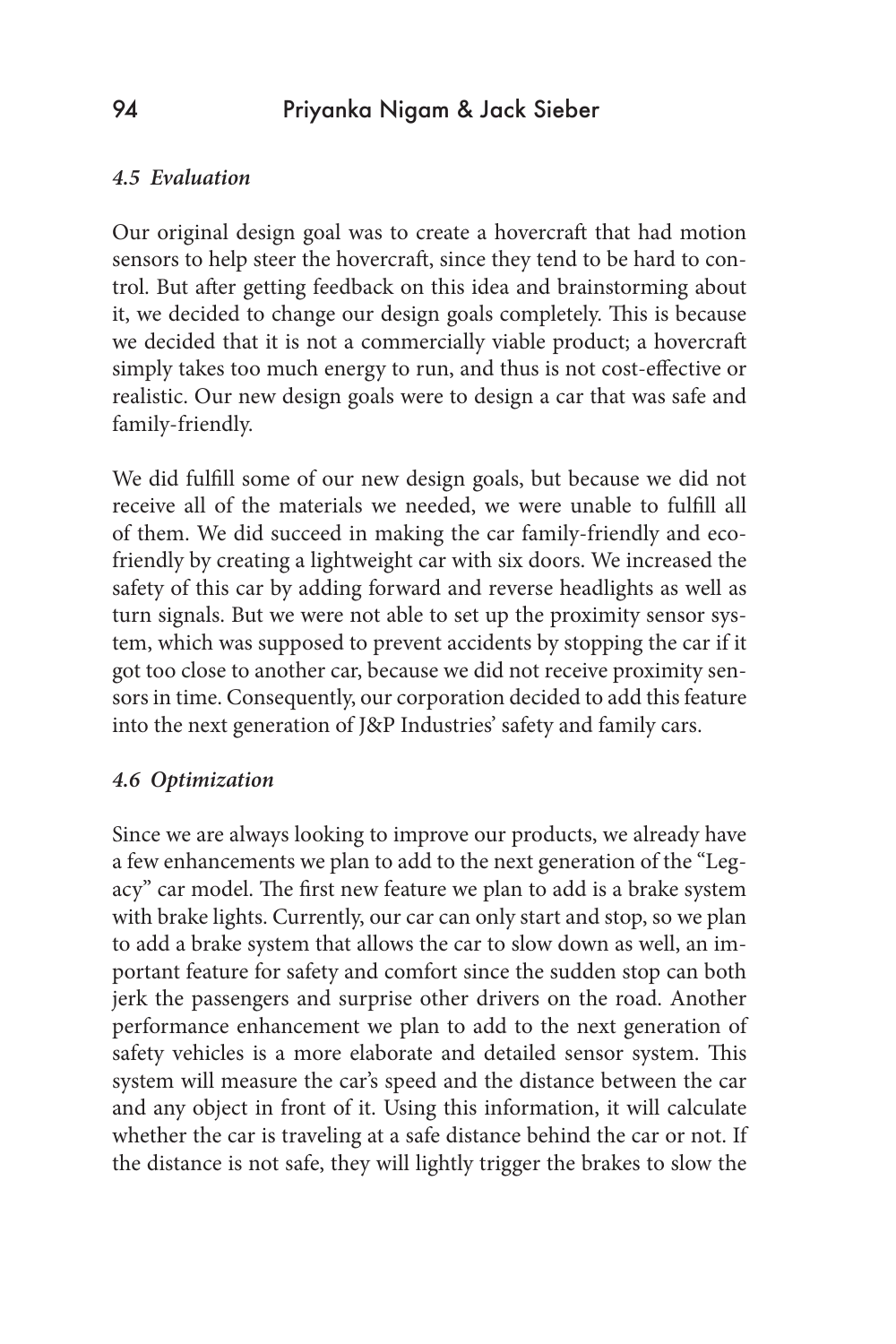# THE MENLO ROUNDTABLE 95

car down until it is at a safe distance again, instead of just stopping the car as it does currently. The last feature we plan to add is a rearview camera. Because the car is long and larger than average, it may be hard to see what is going on behind the car. The rearview camera will help drivers see what is behind the car to make sure they don't back over any objects or hit any unseen people. These important new features will serve to increase the safety of the car.  $\bullet$ 

### **5 Bibliography**

### *5.1 Sources for the House Section*

"Barriers to the Sea." 21 May 2003. Modern Marvels. 12 December 2009. < http://www.veoh.com/collection/jay21157 extremeengineering/watch/v6487411WmsexArD>.

"Flood Recovery Guidance: New Orleans Parish." 12 April 2009. US Department of Security: FEMA. 13 December 2009. < http://www.fema.gov/hazard/flood/recoverydata/katrina/ katrina\_la\_resources.shtm#1>.

Carlsen, Spike. "How to Build Stronger Retaining Walls." May 2001. Reader's Digest. 12 December 2009. < http://www.rd.com/how-tobuild-stronger-retaining-walls/article18062.html>.

"Keeping Your Family Safe: Important Information about Propane Safety and Floods." Propane Exceptional Energy. 6 December 2009. <http://www.propanefl.com/index.htm>.

### *5.2 Sources for the Car Section*

Bell, Kirk. "Top 10 Family-Friendly Car Features." MSN Autos. 12 December 2009. < http://editorial.autos.msn.com/article.aspx? cp-documentid=924372&page=0>.